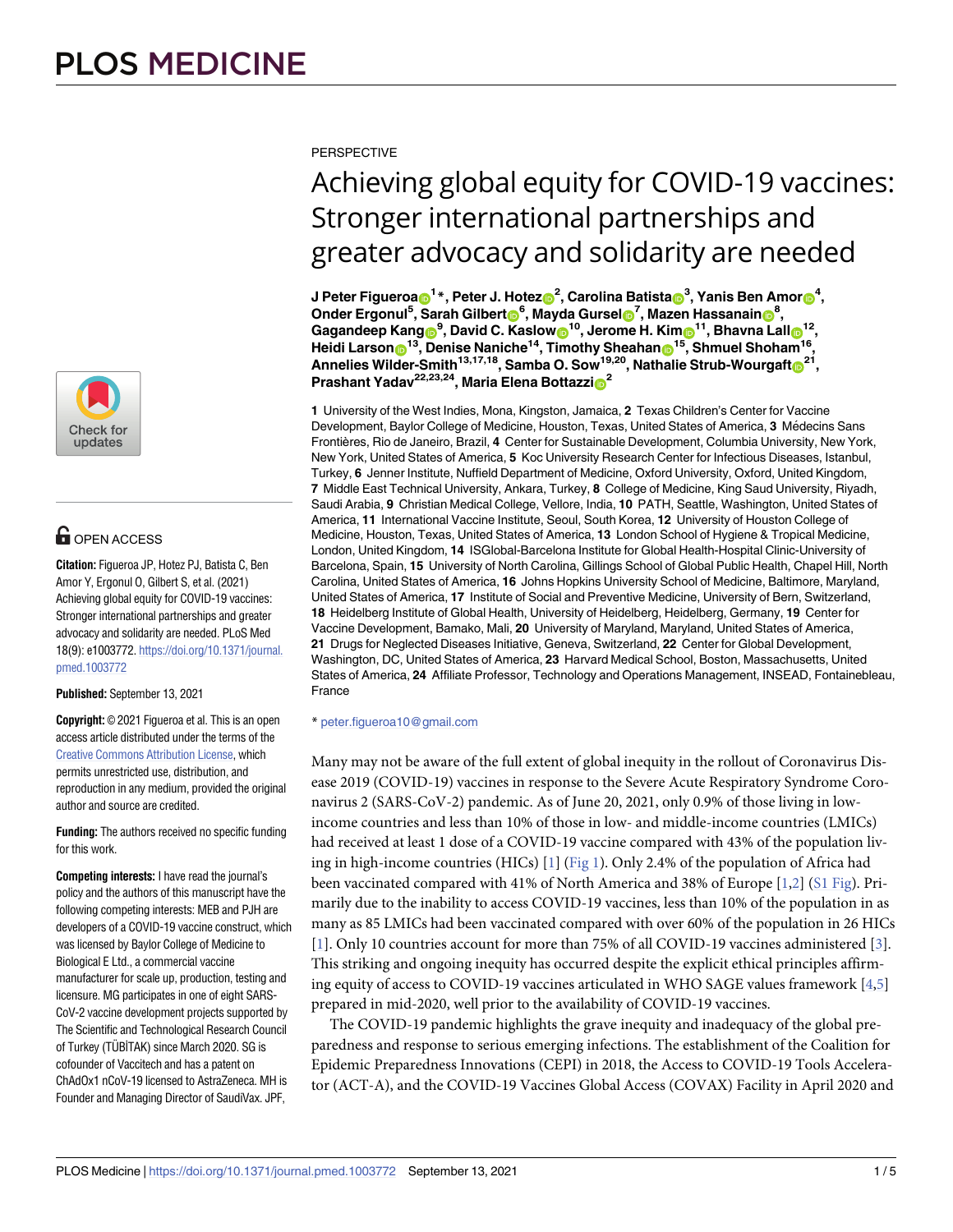<span id="page-1-0"></span>GK and DCK are members of the WHO SAGE Working Group on COVID-19 vaccines. GK is independent director appointed by the Wellcome Trust, MSD Wellcome Trust Hilleman Laboratories Private Limited and Vice Chair of the Board, Coalition of Epidemic Preparedness Innovations (CEPI). DCK reports grants from Bill and Melinda Gates Foundation (BMGF) and grants from CEPI, JHK reports personal fees from SK biosciences. HL reports grants and honoraria from GlaxoSmithKline for training talks and from Merck as a member of the Merck Vaccine Confidence Advisory Board, grants from J&J outside the submitted work. AWS serves as Consultant to WHO. The views presented here reflect her views and not necessarily those of WHO. TS reports grants from National Institute of Allergy and Infectious Disease and Fast Grants and research contracts from GlaxoSmithKline, and ViiV Healthcare. SS reports grants from Ansun BioPharma, Astellas Pharma, Cidara Therapeutics, F2G, Merck, T2 Biosystems, Shire Pharmaceuticals, Shionogi, and Gilead Sciences, outside the submitted work; and personal fees from Amplyx Pharmaceuticals, Acidophil, Janssen Pharmaceuticals, Reviral, Intermountain Healthcare, Karyopharm Therapeutics, Immunome, Celltrion, and Adagio outside the submitted work. All other authors declare no conflict of interests. The authors views and opinions in the Commentary do not necessarily represent the views, decisions, or policies of the institutions, universities, or health systems with which they are affiliated.

**Abbreviations:** ACT-A, *Access to COVID-19 Tools eem* Accelerator; CEPI, Coalition for Epidemic Preparedness Innovations; COVAX, COVID-19 Vaccines Global Access; COVID-19, Coronavirus Disease 2019; EUL, emergency use listing; HIC, high-income country; LMIC, low- and middleincome country; SARS-CoV-2, Severe Acute Respiratory Syndrome Coronavirus 2; SRA, stringent regulatory authority; TRIPS, Trade-Related Aspects of Intellectual Property Rights; WTO, World Trade Organization.

the rapid development of COVID-19 vaccines were all positive and extraordinary developments [\[6\]](#page-4-0). The COVAX Facility, as of June 2021, has delivered approximately 83 million vaccine doses to 75 countries, representing approximately 4% of the global supply, and one-fifth of this was for HICs [[7](#page-4-0)]. The COVAX Facility has been challenged to meet its supply commitments to LMICs due to insufficient access to doses of COVID-19 vaccines with the prerequisite WHO emergency use listing (EUL) or, under exceptional circumstances, product approval by a stringent regulatory authority (SRA) [\[8,9\]](#page-4-0). Because of the anticipated insufficient COVID-19 vaccine supply through the COVAX Facility, the majority of nonvaccine-producing LMIC countries made the decision, early in the COVID-19 pandemic, to secure and use vaccines produced in China or Russia prior to receipt of WHO EUL or SRA approval. Most of the vaccines used in LMICs as of June 20, 2021 (nearly 1.5 billion doses of the 2.6 billion doses administered) were neither WHO EUL or SRA approved at the time they were given [[10](#page-4-0)]. This may raise possible concerns with respect to the effectiveness, safety, and acceptability of individual vaccines used by many countries [[8](#page-4-0),[9](#page-4-0)].

#### **G7***AU***leaders** : *Pleasecon* **fall short** *firmthatallheadinglevelsarerepresentedcorrectly:*

Although the recent declaration of G7 leaders to donate 1 billion vaccine doses [\[11\]](#page-4-0) over the next year was welcome news, the donation falls far short of the more than 11 billion doses WHO estimates are required to accelerate control of the pandemic and avert millions of preventable deaths globally due to COVID-19. The G7 leaders failed to lead or even initiate a meaningful roadmap, nor pledge the necessary resources to support the implementation, to accelerate global access and equity to COVID-19 vaccines, in addition to other measures to reduce mortality and control the pandemic. While HICs contributed to the formation and funding of COVAX and the COVAX Facility responsible for equitable global access of COVID-19 vaccines, bilateral contracts with the pharmaceutical companies have monopolized most of the available vaccines  $[2,12]$  $[2,12]$  $[2,12]$  $[2,12]$  $[2,12]$ . A stark example is the case of the Indian vaccine manufacturers, which had to redirect their previously committed vaccine supplies to address the massive surge of COVID-19 cases in India during the second quarter of 2021 [[2](#page-4-0)].

## **An international initiative to support vaccine technology transfer is needed**

The governments of South Africa and India have called for the waiver of intellectual property protections for patents, industrial designs, trade secrets, and regulatory data for COVID-19 vaccines and therapies. The United States President Biden supported the Trade-Related Aspects of Intellectual Property Rights (TRIPS) waiver call as have China and Russia [[12](#page-4-0),[13](#page-4-0)]. Of urgent critical importance, however, is technology transfer to enable more vaccine manufacturers to produce vaccines under license from the vaccine originators, largely pharmaceutical companies. Along these lines, the World Trade Organization (WTO) has proposed the use of voluntary licensing arrangements, led by public–private partnerships, that would enable the transfer of high-quality know-how needed to produce safe, high-quality, and effective vaccines [\[14\]](#page-4-0). For this to be successful, there must be a fully funded, internationally coordinated initiative that facilitates technology transfer, building of vaccine manufacturing, scientific and regulatory capacity in different regions, and a genuine commitment to working collectively in the common interest that transcends national boundaries and narrow interests [\[13,15,16](#page-4-0)].

#### **Improve vaccine access to low- and middle-income countries**

While international capacity building and strengthening is essential, we also must redouble the efforts to leave no one behind by providing COVID-19 vaccine access to all the world's LMIC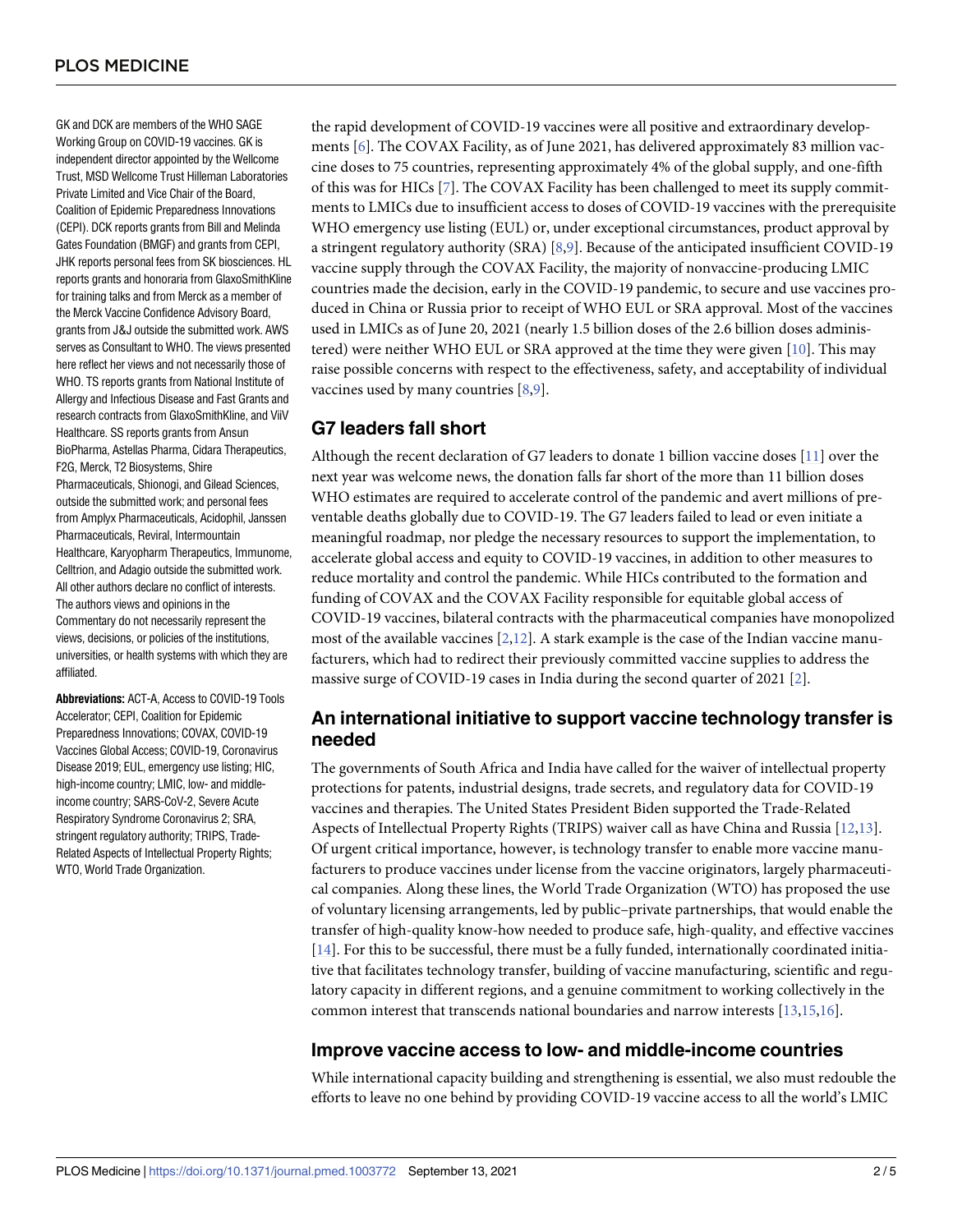<span id="page-2-0"></span>

[Fig](#page-0-0) 1. Proportion of people vaccinated with at least 1 dose of COVID-19 vaccine by income (April 14 to June 23, 2021). Note: Data on China appeared on the database on June 9, hence the jump in upper middle-income countries. COVID-19, Coronavirus Disease 2019. *Source*: *[https://ourworldindata.org/](https://ourworldindata.org/covid-vaccinations) [covid-vaccinations](https://ourworldindata.org/covid-vaccinations)*.

<https://doi.org/10.1371/journal.pmed.1003772.g001>

populations now. Many HICs can make more vaccine doses available sooner than promised without compromising their ability to vaccinate their own populations. This requires a 2-pronged initiative. First, maximize vaccine donations from HICs and the pharmaceutical companies through COVAX. Countries such as the US could step up their efforts by leveraging US funding and resources to enhance the impact of COVAX and support a roadmap for immediate distribution of currently unallocated or reserve doses of vaccines [[17,18\]](#page-4-0). Second, embark on a parallel initiative to ramp up production and distribution capacity for additional doses of vaccines. Based on the estimated 3 billion people who live in LMICs, this means the scale-up and manufacture of 6 billion doses, preferably during 2021 [\[19\]](#page-4-0). For this to happen, we need a full inventory of all mRNA and adenovirus-vectored vaccines currently available, understand the commitments to produce more of these vaccines in the coming months, and then fill that substantial gap with new recombinant protein-based vaccines now being produced in India, China, US/Europe, and elsewhere [\[10,20](#page-4-0)–[22](#page-4-0)]. Such recombinant proteinbased vaccines can be easily scaled up and delivered, with prospects of high efficacy against the variants of concern, as seen with at least 1 protein-based vaccine [\[23\]](#page-4-0). This step is essential to halt the spread of variants globally and the high death tolls anticipated in Africa, Latin America, and Southeast Asia.

A few high-income or well-positioned middle-income countries have made significant progress in vaccinating their populations; however, the global response to the COVID-19 pandemic continues to fall gravely short of what is possible and required to reduce mortality and morbidity. Until urgent measures are taken, the most vulnerable living in LMICs will remain excluded from global health progress, exacerbating inequities [\(Box](#page-3-0) 1). It is important to recognize that the bulk of vaccines now in use would not have been developed without significant governmental and multilateral investments. Moving forward, we need sustainability, with substantial pandemic preparedness funding for international agencies to support global public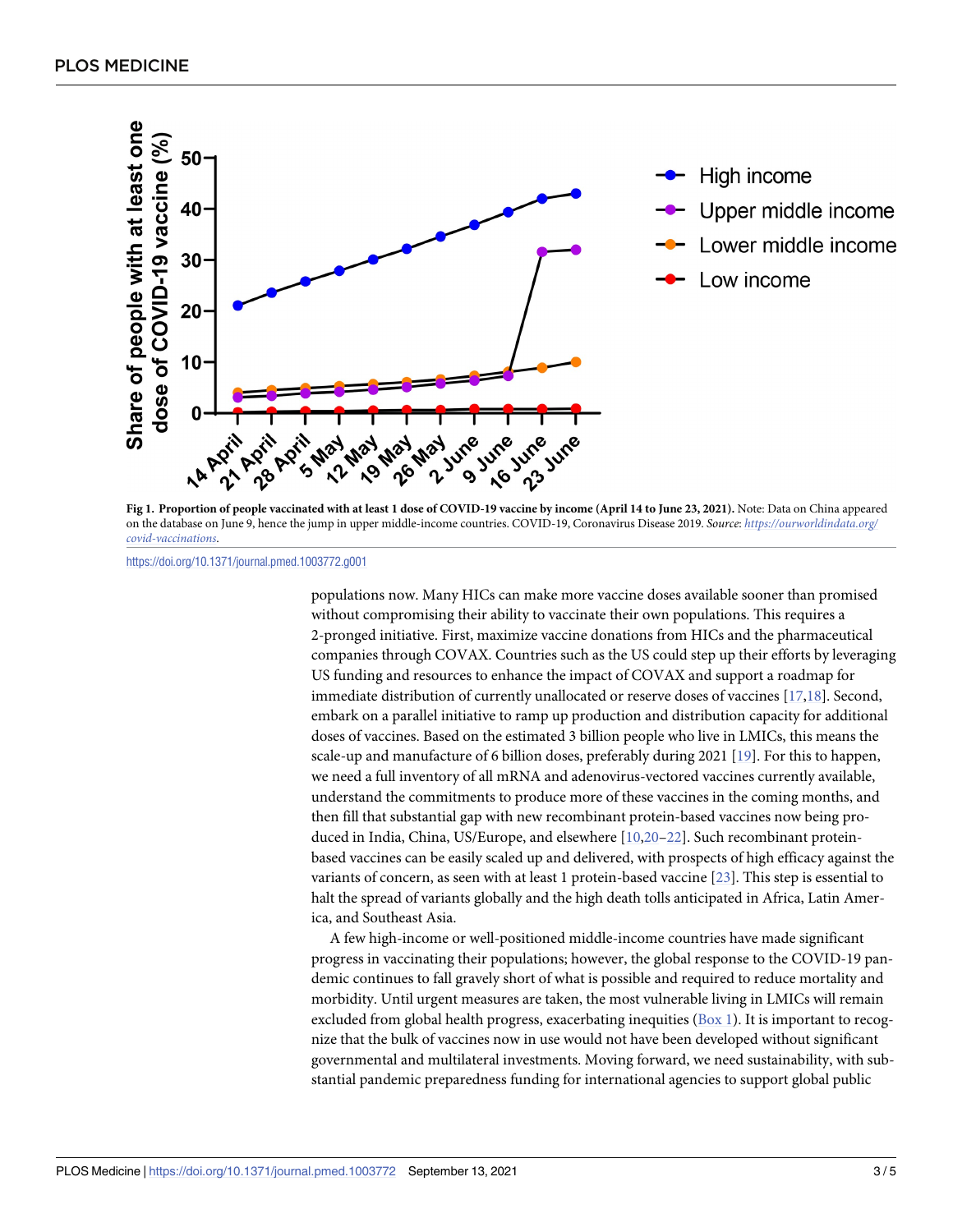<span id="page-3-0"></span>Box 1. Key priorities and initiatives for achieving global equity for COVID-19 vaccines

- Immediate distribution of unallocated or reserve doses of vaccines and donations through the COVAX Facility
- Ramp up production and distribution capacity for additional doses of vaccines
- Technology transfer to enable more vaccine manufacturers to produce vaccines under license from the vaccine originators
- A fully funded, internationally coordinated initiative that facilitates technology transfer, building of vaccine manufacturing, and scientific and regulatory capacity in different regions
- Governments should preserve a share in the patents of pharmaceutical companies when their support has made a tangible contribution to the development of the product being patented
- Some of the funds arising from these shares could support key multilateral agencies and invest in better pandemic preparedness at global and national levels
- These initiatives require genuine commitment to working collectively in the common interest to promote global equity to COVID-19 vaccines and pandemic preparedness

health and research. Governments should preserve a share in the patents of pharmaceutical companies when government support has made a tangible contribution to the development of the product being patented. At the same time, people in LMIC need to hold their leaders more accountable to ensure that they advocate and negotiate on their behalf more effectively and form alliances that can make meaningful gains. Key stakeholders must continue to learn the lessons, forge new initiatives and partnerships, and advocate for tangible actions that promote greater equity, justice, and solidarity.

## **Supporting information**

**S1 [Fig](http://journals.plos.org/plosmedicine/article/asset?unique&id=info:doi/10.1371/journal.pmed.1003772.s001). Proportion of people vaccinated with at least 1 dose of COVID-19 vaccine by continent (April 14 to June 23, 2021).** Note: Data on China appeared on the database on June 9, hence the jump in upper middle-income countries. COVID-19, Coronavirus Disease 2019. *Source*: *https*:*//ourworldindata*.*[org/covid-vaccinations](https://ourworldindata.org/covid-vaccinations)*. (TIF)

#### **Acknowledgments**

We thank Jeffrey Sachs, the Chair of the Lancet COVID-19 Commission, for his invaluable review and feedback.

#### **References**

**[1](#page-0-0).** Our World in Data: Coronavirus (COVID-19) Vaccinations. 2021 [cited 2021 Jun 19]. Available from: [https://ourworldindata.org/covid-vaccinations.](https://ourworldindata.org/covid-vaccinations)